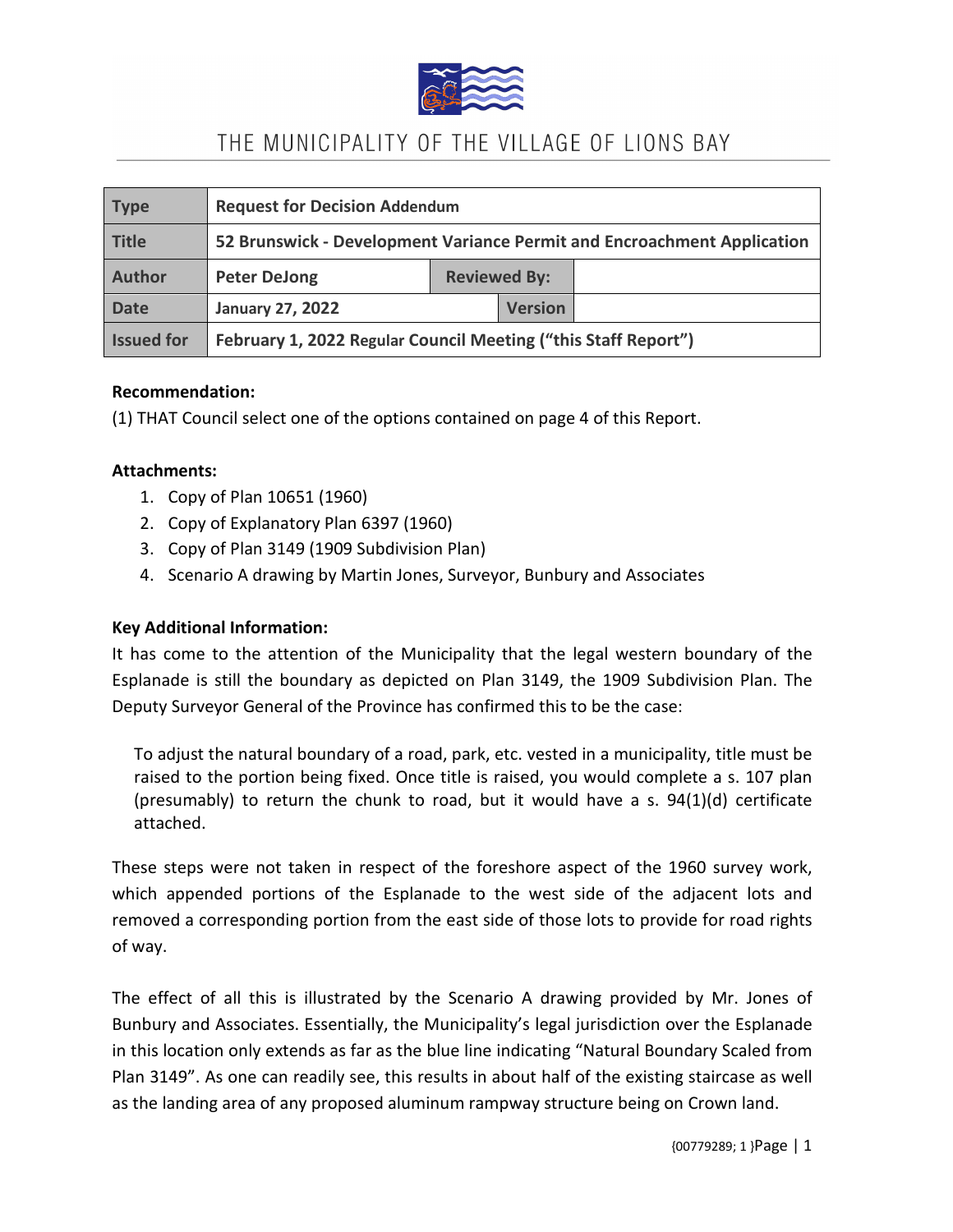

Further, it is important to clarify that the Esplanade and Crown lands, whether "foreshore" or otherwise, are public lands upon which the there is a general right of access. For the most part, such access is not restricted nor conditions put upon it other than when there are supplementary considerations, such as the placement of structures upon the land. Where a person wishes to place structures on public land, there are generally processes that are required to be followed to address the liability concerns of the property owner, whether Crown or Municipality.

With respect to the Municipality's considerations regarding structures to be placed on its lands, such structures, if permitted under an encroachment agreement, are not the property of the Municipality and do not become its property by virtue of being placed on the land – they are still the property of the party seeking the encroachment and the Municipality's encroachment agreement is a License of Occupation permitting the party to have its structures on Municipal land, subject to obligations with respect to maintenance and repair, waiver of liability and agreement to indemnify the Municipality against any third party claims. An encroachment agreement is not a lease granting any form of tenure in the Municipality's lands.

Needless to say, the jurisdiction of the Municipality to grant a License of Occupation is limited to its own land or land under its control. Crown land between the legal western boundary of the Esplanade and the ocean is not land under its control. Therefore, in considering the application of the Lunds for an encroachment agreement over the Esplanade, the scope of such License is necessarily restricted to the portion of the proposed structure which trespasses over the Esplanade, either on land or over its air space. Clearly, similar considerations would apply to the existing staircase.

Section 498 of the *Local Government Act* authorizes Council to issue a DVP by resolution. There are no express statutory criteria to guide the exercise of this discretion. If the requested variance is not precluded by s. 498(2) of the LGA (not applicable here), there is no restriction on the factors Council may consider, provided the considerations are not extraneous to its statutory purposes.

The granting of an encroachment agreement, on the other hand, is an exercise of the Village's corporate powers. The Village has the powers of a natural person, including freedom to contract. This decision is not generally an exercise of a statutory power.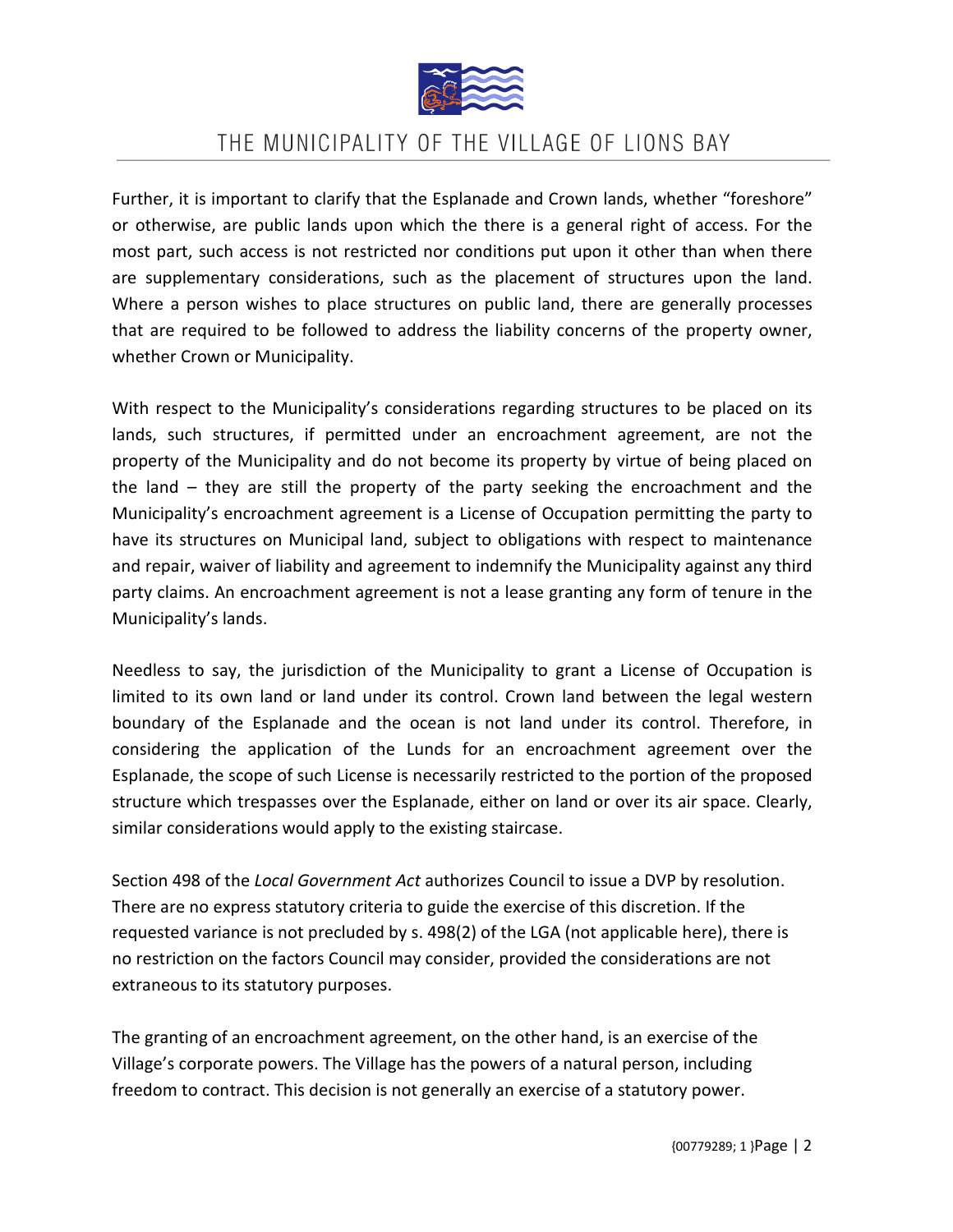

Given the foregoing, Council may consider whether approving the applications would have a negative effect on a neighbor's rights of access to the beach and whether the applicants and their neighbours can obtain appropriate Crown tenures for portions of their works that would trespass on Crown lands in a way that harmoniously provides for their respective accesses. This is not an exhaustive list, and Council may consider other relevant factors, including the precedent set by approving applications where the applicants have taken some presumptuous steps in advance of permissions.

Based upon the foregoing analysis, and all things considered, it is staff's recommendation to approve the Lunds' applications subject to the following conditions:

- A. **Development Variance Permit (DVP)** for a variance of the front/rear yard (ocean facing) setback, at 52 Brunswick Beach Road, from 4.5 metres to 0 metres for the top of an aluminum rampway structure and its supporting elements on or over the applicants' lands subject to:
	- 1. Stamped, certified schedules from qualified professional engineers, or other approvals in writing satisfactory to the Municipality, in accordance with the staff notes in the Information and Processes Required for Applications document, attachment 4 to the Staff Report dated for the January 11, 2022 Special Council Meeting, prior to any site work taking place.

For clarity, the DVP does not include any deck extension – this would require a separate DVP application if such an extension were to be requested in the future.

- B. **An Encroachment** of an aluminum rampway structure over the Municipality's Esplanade lands to facilitate access to the foreshore from the Lunds property at 52 Brunswick Beach Road subject to:
	- 1. Approval by the Province of the Lunds' application to Front Counter BC for a foreshore lease or license for any portions of the structure on or over Crown land, provided that such application enable shared access with the owner of 51 Brunswick to the foreshore via the concrete landing, stairs and ramp located on Crown land, a consideration which the Municipality will support in writing to Front Counter BC.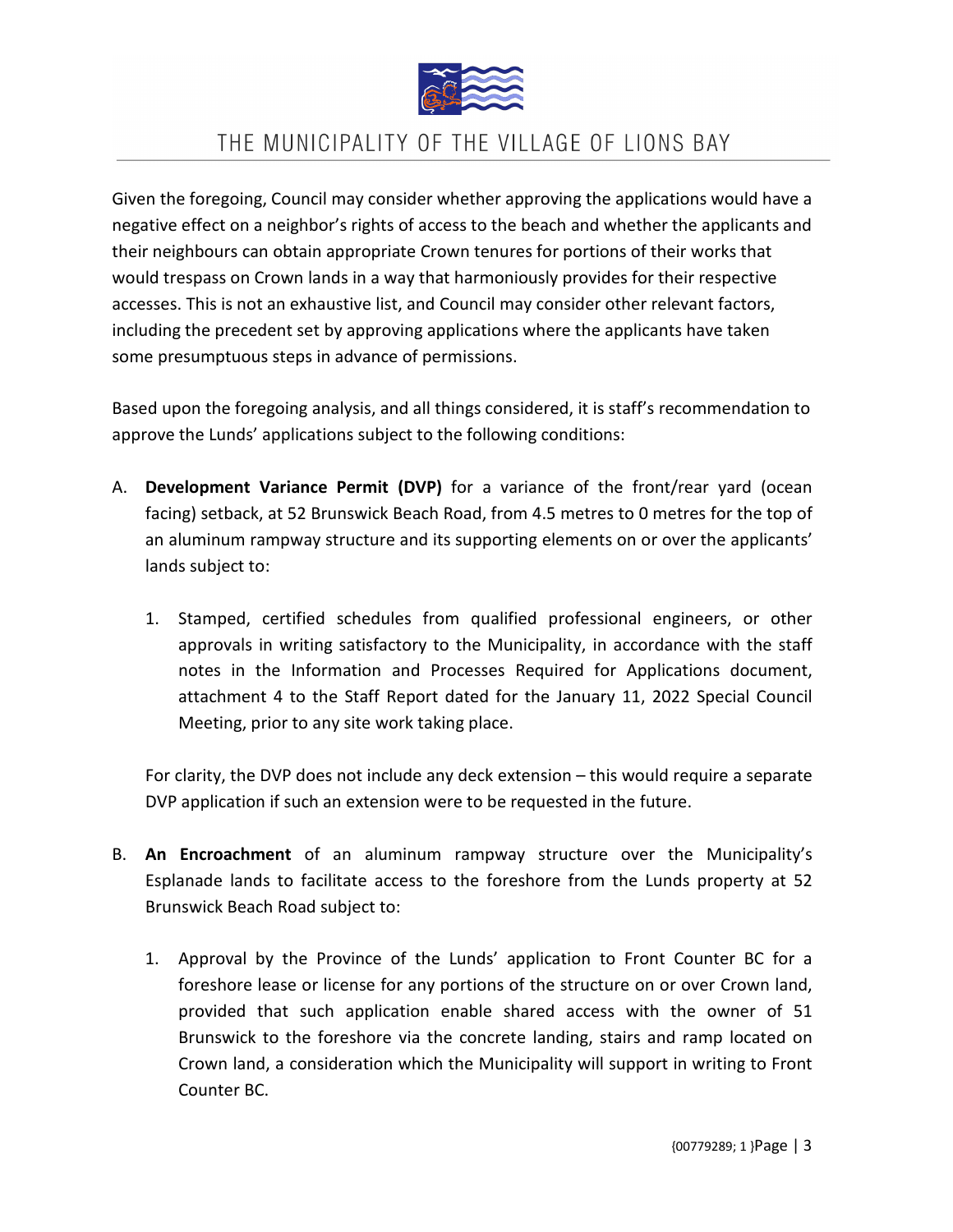

- 2. An irrevocable letter of credit or other credit facility acceptable to the Municipality in the amount of \$10,000 to secure the obligations of the applicants as set out in sections A.1 and B.1 above and an included requirement to remove the rampway structure if the Province does not grant the applicants a foreshore lease or license in the terms required under section B.1 above.
- 3. An executed encroachment agreement with section 218 statutory right of way and section 219 covenant substantially in accordance with the new template of agreement shown in attachment 13 to the January 11, 2022 report, including the foregoing conditions in sections A.1, B.1 and B.2 above, along with the balance of fees payable in respect of the registration of the covenant in the Land Title Office.
- 4. Such further and other requirements as may be recommended by the Municipality's legal counsel.

It is recommended that the Municipality support an application to Front Counter BC by the owner of 51 Brunswick in terms similar to those noted above for the Lunds. It is recommended that the Municipality not submit its own application to Front Counter BC.

It is further recommended that the Municipality not request an updated natural boundary survey to update the western boundary of the Esplanade in this area at this time.

#### **Options:**

- (1) Reject the DVP and Encroachment applications and require the concrete footings poured within the setback area on the Lunds' property to be removed.
- (2) Approve the staff recommendations in the form laid out above or amend them prior to approval. Amendment may include consideration of forcing the angle of the rampway structure to be adjusted such that the terminus is located further north than the spot currently proposed in order to mitigate the potential for future conflict in the limited space of the landing area of the existing staircase and proposed rampway.
- (3) Dispose of the applications in some other manner and instruct staff accordingly.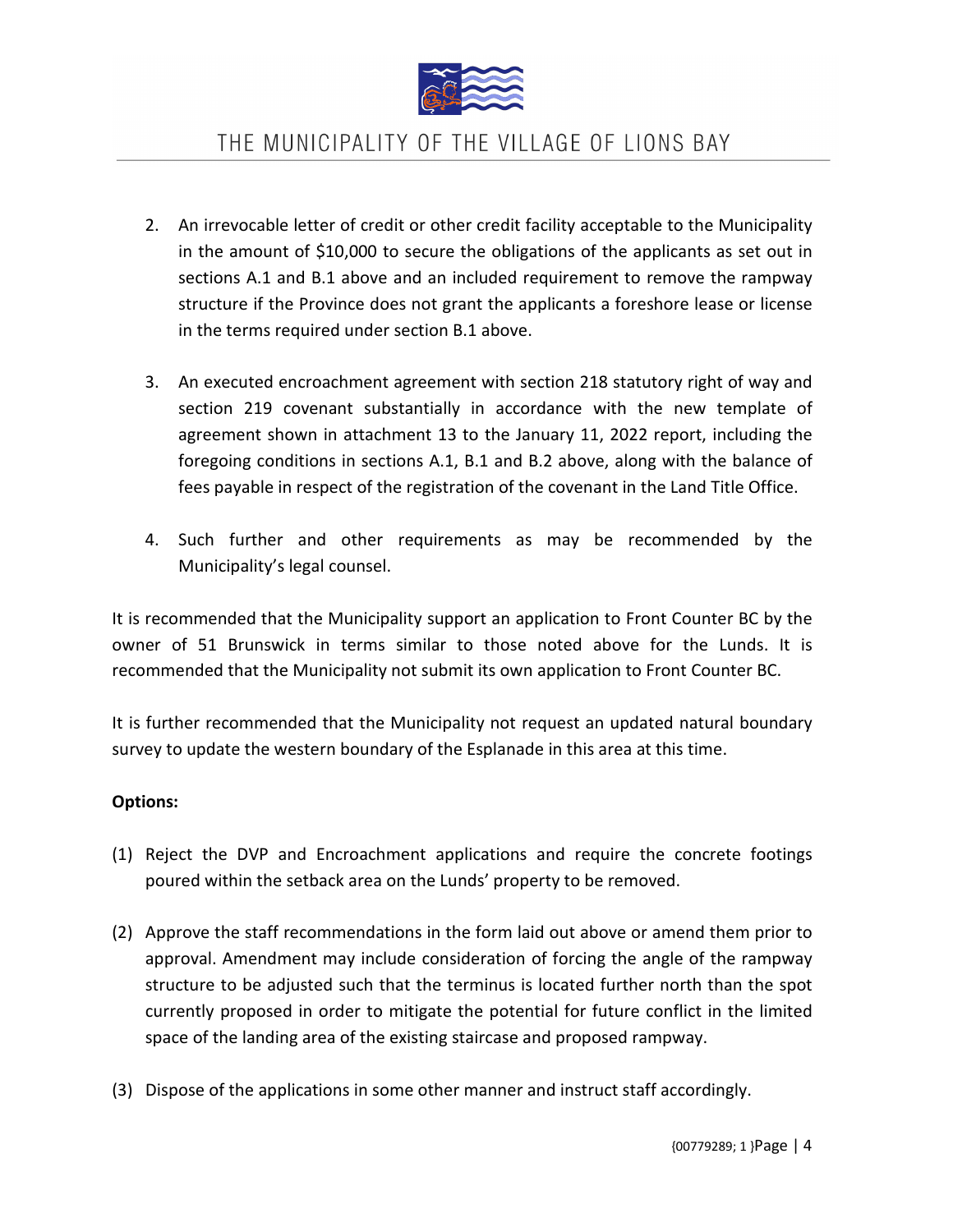

**Financial and Legal Considerations:** All financial and legal obligations must be addressed by the applicants prior to the commencement of any work regarding the matters covered in this report.

**Follow Up Action and Communication Plan:** Per Council direction.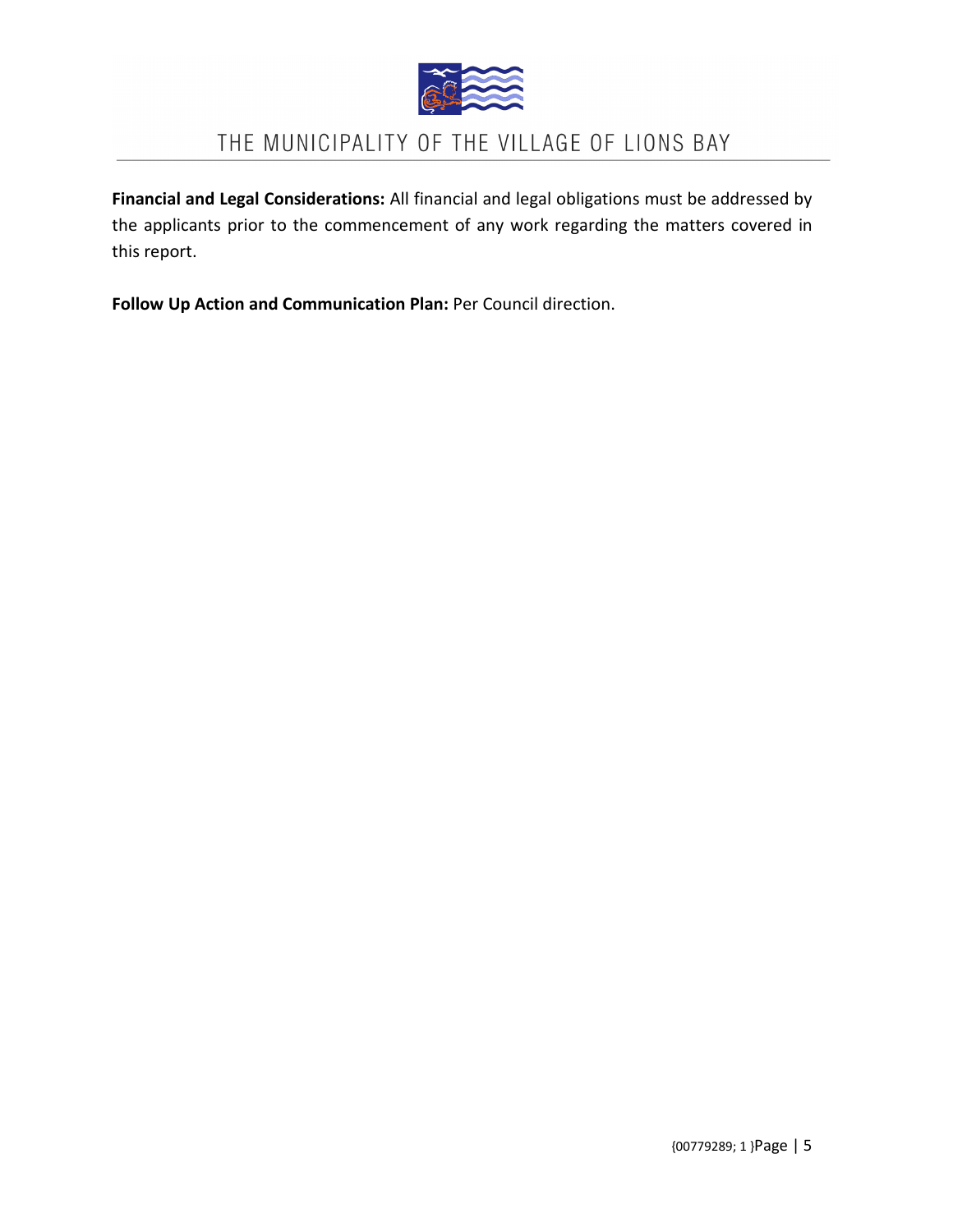





PLAN OF SUBDIVISION OF LOTS 20, 21, 23, AND 24 (EXCEPT PORTIONS INCLUDED IN REFERENCE PLAN 4313) AND LOT 22, BLOCKS; LOTS 1, 2, 3, 4, 5, 8, 9, 10, AND 11, (EXCEPT PORTIONS INCLUDED IN REFERENCE PLAN 4313) AND LOTS 6, 7, AND 12, BLOCK 10; LOT 10 (EXCEPT PORTION INCLUDED IN REFERENCE PLAN 4313) LOT 9, AMENDED LOTS 7 AND 8, AND PORTIONS OF LOTS 11 AND 12, BLOCK 18; AND THOSE PARCELS OF LAND FORMERLY PORTIONS OF ROAD (ESPLANADE) DEDICATED BY THE DEPOSIT OF PLAN 3/49, AND LETTERED "A" TO'U'ON EXPLANATORY PLAN. 639.7 DISTRICT LOT 1815, GROUPI, NEW WESTMINSTER DISTRICT  $(PLAN 3149)$ 

SCALE: INCH = 100 FEET

12 D. 1 1815 AVENUE  $45 P271$  $DETAILB''$ <br>- 1687.3 3 2209 W 21 22  $AGA^{\prime\circ\circ}_{D}$  $\mathcal{S}$  $5.60961500$ <br> $5.60932150$ <br> $5.60932150$ <br> $5.60932150$ <br> $5.60932150$ <br> $5.609310$ <br> $6.609310$ <br> $7.609310$ <br> $7.609310$ HOWE SOUND  $42d$  =  $1687.3'$ DETAIL "8"<br>SCALE: INCH-40 FEET OWNER William Q. Portridge Witness Q. B. Cameron (Witness for signature of World Loveridge only, PACIFIC GREAT EASTERN RIY CO. APPROVING OFFICER  $\lesssim$ Jundim grysen SECRETARY CIVEF ENGINEER



 $PLAN$   $10651$ Deposited in the Land Reqistry Office<br>at Yancouver B C. this 23RD<br>day of SEPTEMBER 1960. HERE UNDER! KALFA N. C.S.DAZK. MIRIAM N. COUNCR MARGARET I ENDING  $TOS = R - T1.$  Denotes ANNIE I TAMILON W. ERIC CE THOMSE? Hombard R. Wilson  $E$  DITH  $W$ ILSON FSABELLA FROPER **Whiteham** J. Kneek RAYMONE CRANESS GRANT CTLASSES CROWT ROBERT N. COPP  $STABLLI$   $S, VSE$ D. L. 1814 DOONAW GERANT PORRHE Liorotal Irane Stre WALLACE C. FEARN PHILIP C. KENDERICK THMELA M.KENDERK NIAA MARILLA EDWARDS DONALD O. STAINSEY ISABEL M.STAINSEY JULANCHE C. LOUTER Ralph M. Constend Miriam N'Courterer Ante K. Merrison Margaret Dennison Annie D. Thomson Me M. S. W. Eil Silverser Lonald R. Hilson Cairt Wilson Bucc Hotson William J. Rober (J. J. Poper) Surbella J. Roper. Rudolf A Parson Maldarson Mayne brand Sant Glady Arout Thelip G. Kendrich Camela L. Kendrick Thailes EStemment W standal J. 1407 FB. 20, pp 96 10, 306-17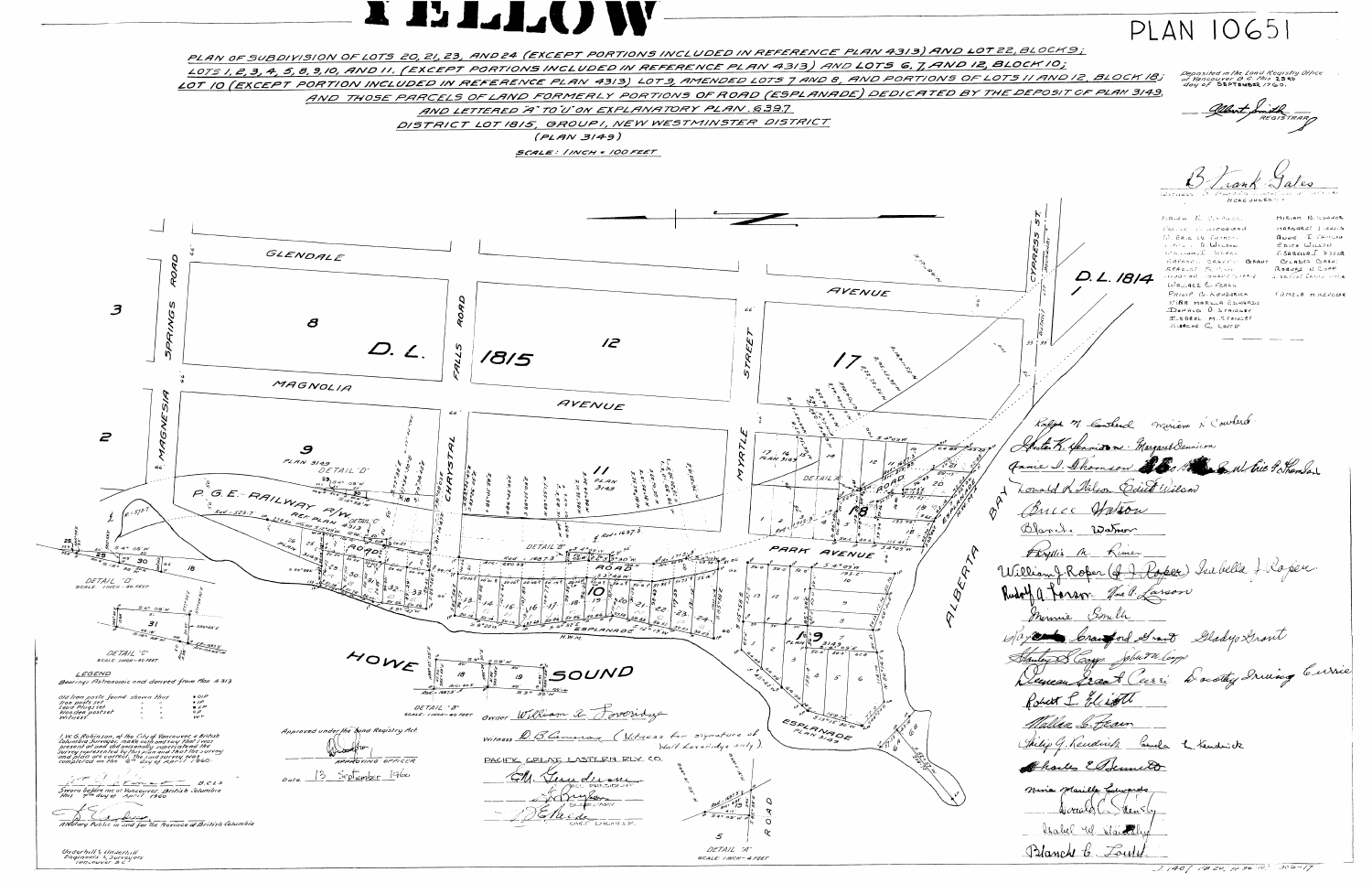

Underhill & Underhill<br>Engineers & Surveyors<br>Vancouver B.C.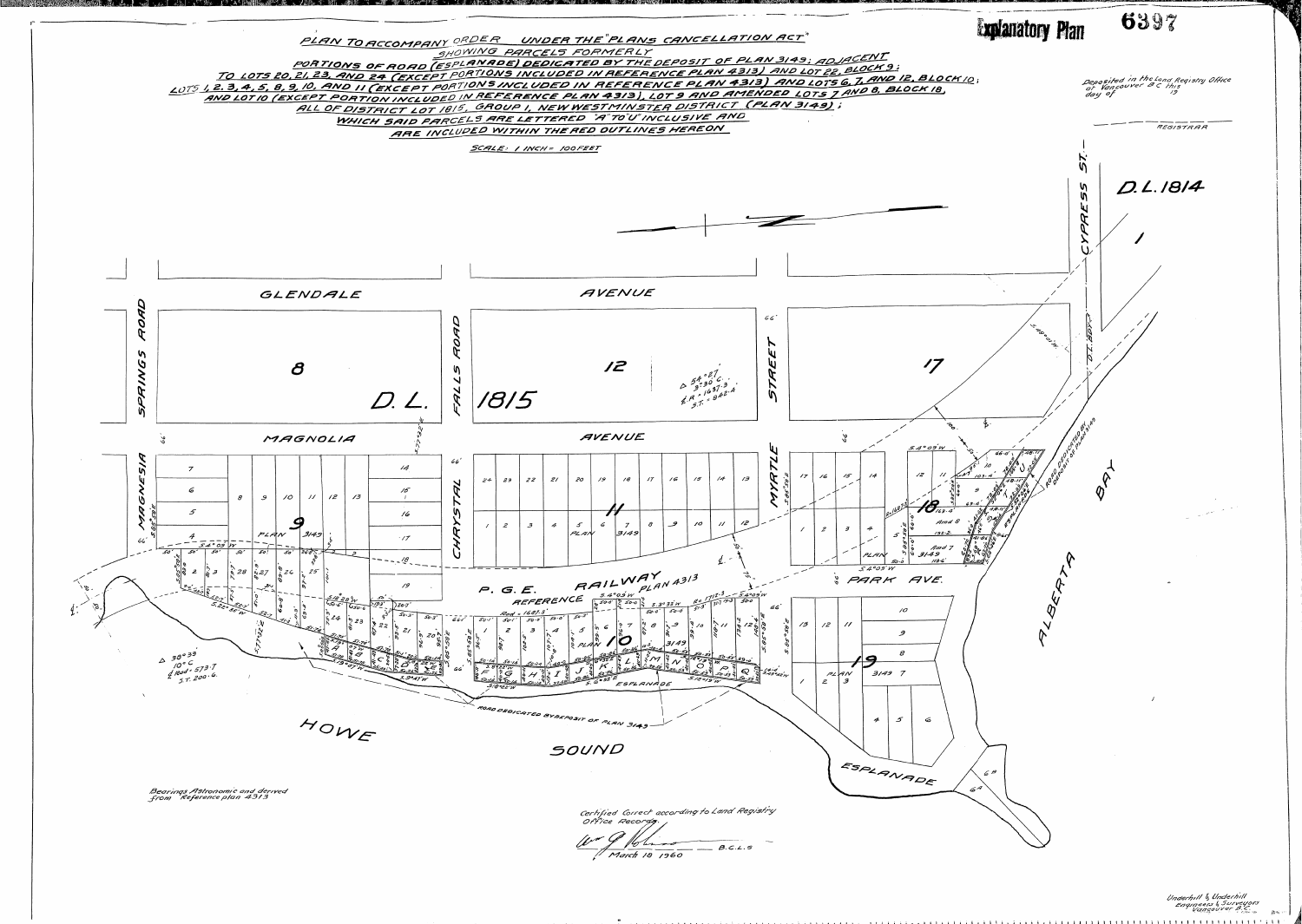Status: Filed 2015-03-10 08.34.02



| 15<br>2 <sub>1</sub><br>æ.                                                                                | 3.                                                                           | $\ddot{A}/\dot{b}$ art $J$ $H$ $H$                                                                                                                                                                                                                                                                                   |  |
|-----------------------------------------------------------------------------------------------------------|------------------------------------------------------------------------------|----------------------------------------------------------------------------------------------------------------------------------------------------------------------------------------------------------------------------------------------------------------------------------------------------------------------|--|
| ত <i>ফৰ</i> তে তে<br>$\overline{1}$<br>20<br>≿⊤<br>$\overline{a}$<br>-4                                   | $\Delta \mathbf{E}$<br>$\mathbf{z}$                                          |                                                                                                                                                                                                                                                                                                                      |  |
| 40<br>ုလုပ္မွတ္ပါတယ္။<br>$\sqrt{3}$<br>5<br>-5<br>$\sqrt{3}$<br>$\mathcal{S}$<br>E0.                      | $\mathcal{S}$<br>పెం                                                         |                                                                                                                                                                                                                                                                                                                      |  |
| ු /ජ<br>12<br>-19                                                                                         |                                                                              |                                                                                                                                                                                                                                                                                                                      |  |
| $\rightarrow$<br>تمتخلجو                                                                                  | $\rightarrow$<br>75                                                          |                                                                                                                                                                                                                                                                                                                      |  |
| $\boldsymbol{r}$<br>/6                                                                                    | $\sigma$ .<br>$\rightarrow$                                                  |                                                                                                                                                                                                                                                                                                                      |  |
| و.<br>$15-1$<br>$\mathcal{S}$<br>-79                                                                      | $\rightarrow$<br>$\overline{6}$                                              | $\begin{array}{ccccc}\n& \text{A!Beta} & \text{S. This} \\ \text{OL} & 1814 & & \\ \text{S.} & & & \\ \text{O.} & & & \\ \text{O.} & & & \\ \text{O.} & & & \\ \text{O.} & & & \\ \text{O.} & & & \\ \text{O.} & & & \\ \text{O.} & & & \\ \text{O.} & & & \\ \text{O.} & & & \\ \text{O.} & &$<br>$z^2/\frac{6}{9}$ |  |
| <del>ا نه گڏهه (</del><br>66<br>$\pi$<br>15                                                               | <b>TO</b><br>15                                                              | FORTION SHOWN OUTLINED IN PILLE CANCELLED                                                                                                                                                                                                                                                                            |  |
| lî⊿or<br>$\mathbf{x}$                                                                                     | $\mathbf{v}$<br>$\sqrt{2}$                                                   | UNDER F.C. ACT. - INKI ER IN COUNCIL FILING 87194.<br>SEE EXPLAN. FEW G448. NO FINE CIA                                                                                                                                                                                                                              |  |
|                                                                                                           | $\frac{73}{100}$<br>- 18<br>$120^{\circ}$                                    |                                                                                                                                                                                                                                                                                                                      |  |
| ? ESS                                                                                                     | $18/6.$ $-25$<br><b>The Company of the Company of the Company</b><br>$-1.58$ |                                                                                                                                                                                                                                                                                                                      |  |
| <b>IF DRITONS LETTERST AT SUMILIAN EAN LAN LEVIT</b><br>OF ESPLANALE CANCELLED UNDER PC. ACL-42717 . LISA | 24                                                                           |                                                                                                                                                                                                                                                                                                                      |  |
| SEE FLANTOUST.<br><i>Petition Filed DF 82571</i> .                                                        | 20.<br>23.                                                                   | 28<br>تهتد                                                                                                                                                                                                                                                                                                           |  |
|                                                                                                           | 22.<br>- 55<br>22<br>$\mathbf{5}$                                            | $\sim 884474$<br>22.<br>-3<br>22<br>$\bullet$<br>æ                                                                                                                                                                                                                                                                   |  |
|                                                                                                           | $\mathcal{L}_{\text{eff}}$<br>$\approx$                                      | $\sum$<br>$\mathbf{z}$<br>$\rightarrow$<br>$\mathbf{z}$                                                                                                                                                                                                                                                              |  |
|                                                                                                           | $\mathcal{S}$<br>20`<br>$\mathcal{I}$<br>20                                  | $\sum_{i=1}^{N}$<br>حذ<br>حم<br>зŚ.<br>$\mathcal{F}$<br>౽ం                                                                                                                                                                                                                                                           |  |
| 01 مئ<br>بتعت                                                                                             | 6.<br>19                                                                     | $\triangleright$<br>6                                                                                                                                                                                                                                                                                                |  |
|                                                                                                           | $\boldsymbol{\varkappa}$<br>79                                               | 19<br>70L                                                                                                                                                                                                                                                                                                            |  |
| Reader                                                                                                    | $\bullet$<br>$\rightarrow$<br>$\bullet$                                      | 78<br>$\sqrt{x}$<br>$\mathcal{L}$                                                                                                                                                                                                                                                                                    |  |
|                                                                                                           | $\mathbf{a}$<br>$n_{\rm b}$<br>$\cdot$                                       | $\lambda$<br>Лø.<br>ìò.                                                                                                                                                                                                                                                                                              |  |
|                                                                                                           | ੇਤ`<br>$\sim$<br>$\sqrt{2}$                                                  | $\sqrt{5}$<br>$\lambda$<br>15<br>$\boldsymbol{\omega}$                                                                                                                                                                                                                                                               |  |
|                                                                                                           |                                                                              | ∕∗.<br>$\overline{14}$<br>$\lambda$                                                                                                                                                                                                                                                                                  |  |
| المسترعات والمستقيل المتناقص فتلحم<br>ومحافظ والمنا                                                       | $\overline{12}$                                                              | 752<br>45.<br>$\frac{1}{2}$<br>⁄ਤ ਜ                                                                                                                                                                                                                                                                                  |  |
|                                                                                                           | HAZEL                                                                        | 3TREET                                                                                                                                                                                                                                                                                                               |  |
|                                                                                                           | ∕≋'<br>2¥                                                                    | $\mathbb{Z}^2$<br>24<br>24<br>一大一                                                                                                                                                                                                                                                                                    |  |
| r<br>2                                                                                                    | $\mathbf{z}$<br>25<br>$\mathbf{z}$<br>83                                     | $\mathbf{z}$<br>23<br>23.<br>-8<br>29                                                                                                                                                                                                                                                                                |  |
|                                                                                                           | $\Delta$<br>-3<br>22                                                         | $22^{\circ}$<br>$\mathbf{3}$<br>22.<br>$\mathbf{3}$<br>22                                                                                                                                                                                                                                                            |  |
|                                                                                                           | $\sim$                                                                       |                                                                                                                                                                                                                                                                                                                      |  |
| سال المستقبل المستقبل المستقبل.<br>مستقبل المستقبل<br>ाडकर<br>उ                                           | ທ<br>20.<br>$20^{\circ}$                                                     | 20 <sub>1</sub><br>20<br>20                                                                                                                                                                                                                                                                                          |  |
| RT<br>$\frac{1}{2}$ $\frac{1}{2}$ $\frac{1}{2}$ $\frac{1}{2}$ $\frac{1}{2}$                               | 冾<br>$\overline{ }$                                                          | $\mathcal{A}$<br>- 65<br>49                                                                                                                                                                                                                                                                                          |  |
|                                                                                                           |                                                                              | -2<br>$\lambda$                                                                                                                                                                                                                                                                                                      |  |
| रू<br>८<br>Œ                                                                                              | $\sim$                                                                       | $\rightarrow$<br>ø<br>77<br>$\mathcal{K}$                                                                                                                                                                                                                                                                            |  |
| $\frac{1}{2}$                                                                                             | $\mathcal{P}$                                                                | $\mathbf{9}$<br>$\mathcal{N}_{\bullet}$<br>جي<br>-91<br>76                                                                                                                                                                                                                                                           |  |
| $\frac{1030}{10}$<br>$\mathcal{L}(\mathcal{G})$                                                           | $\lambda$<br>$\star$                                                         | $\mathcal{D}^{\mathcal{C}}$<br>$\sigma$<br>$\mathcal{L}$<br>$\sim$<br>TO.<br>15                                                                                                                                                                                                                                      |  |
| $\frac{1}{1010}$                                                                                          | $\boldsymbol{\kappa}$<br>1.6                                                 | $\overline{a}$<br>74.<br>$\boldsymbol{\gamma}$                                                                                                                                                                                                                                                                       |  |
| $\frac{1}{2}$                                                                                             | $6\frac{8}{100}$<br>$\Delta$                                                 | <u>ያ</u> አይ<br>A.<br>$\lambda$<br>45.                                                                                                                                                                                                                                                                                |  |
|                                                                                                           | PAULINE                                                                      | STREET<br>40                                                                                                                                                                                                                                                                                                         |  |
| 网络潜艇                                                                                                      | الأنثث<br>$\sim$                                                             | ्रास्त<br>संदर्भ<br>ہیں۔<br>مح<br>z4                                                                                                                                                                                                                                                                                 |  |
|                                                                                                           | 43<br>$\mathbf{z}$<br>$\mathcal{S}$<br>22                                    | 8<br><b>R#</b><br>-3<br>гŠ                                                                                                                                                                                                                                                                                           |  |
| $\boldsymbol{\beta}$                                                                                      | 22<br>$\mathcal{L}_{\mathbf{r}}$                                             | 4<br>ు<br>22.<br>ae.<br>22                                                                                                                                                                                                                                                                                           |  |
|                                                                                                           | $\mathbf{z}_l$                                                               | ఒ<br>$\rightarrow$<br>27                                                                                                                                                                                                                                                                                             |  |
| $\mathbf{X}$                                                                                              |                                                                              | 80<br>$z_{0}$<br>డిప                                                                                                                                                                                                                                                                                                 |  |
|                                                                                                           | -16                                                                          |                                                                                                                                                                                                                                                                                                                      |  |
|                                                                                                           | 10<br>$\gamma$<br>÷                                                          | ۸s                                                                                                                                                                                                                                                                                                                   |  |
| <b>12 图表 图形</b><br>ო                                                                                      | <b>ی</b>                                                                     | $\tilde{\mathbf{x}}$<br>G.<br>$\bullet$<br>佼<br>y<br>්                                                                                                                                                                                                                                                               |  |
|                                                                                                           | 76<br>$\sqrt{2}$<br>$15^\circ$                                               | $\mathbf{x}$<br>٨é<br>-9                                                                                                                                                                                                                                                                                             |  |
|                                                                                                           | $\sqrt{2}$<br>15                                                             | $\mathcal{L}_{\mathbf{S}}$<br>$\sqrt{2}$<br><b>TO</b><br>$\lambda$ si<br>$\sqrt{2}$<br>75F                                                                                                                                                                                                                           |  |
| $\sim 10$                                                                                                 |                                                                              | $\boldsymbol{\gamma}$<br>$\sim$<br>- 12<br>- 25                                                                                                                                                                                                                                                                      |  |
|                                                                                                           | MAJORIE                                                                      |                                                                                                                                                                                                                                                                                                                      |  |
|                                                                                                           |                                                                              | <b>STREET</b><br>$M$ G $7^{\circ}$ g $3^{\circ}$ G                                                                                                                                                                                                                                                                   |  |
|                                                                                                           | 26                                                                           | $\overline{X}$<br>୍ଦୁ<br>26<br>2.<br>$z_{\leftarrow}$                                                                                                                                                                                                                                                                |  |
| I.E.B. McKay, Surveyor General, certify                                                                   | $\boldsymbol{z}$<br>25<br>$\mathbf{r}$                                       | 2\$<br>$\mathbf{z}$<br>$\mathbf{a}$<br>26<br>$\geq$<br>23                                                                                                                                                                                                                                                            |  |
| that the conditions about of                                                                              | -S.<br>24                                                                    | $\mathbf{B}^{\mathbf{r}}$<br>$\mathbf{S}$<br>$26 -$<br>$\mathcal{F}$<br>$24 -$<br>-22                                                                                                                                                                                                                                |  |
|                                                                                                           | $\ddotmark$<br>23                                                            | 23<br>$\rightarrow$<br>$\mathbf{A}$<br>$\sim$<br>$\mathcal{A}_{\mathbf{t}}$                                                                                                                                                                                                                                          |  |
| Section 68 of the Land Registry                                                                           | $\mathcal{Z}$                                                                | 22.<br>ъ£                                                                                                                                                                                                                                                                                                            |  |



Page 1 of 1